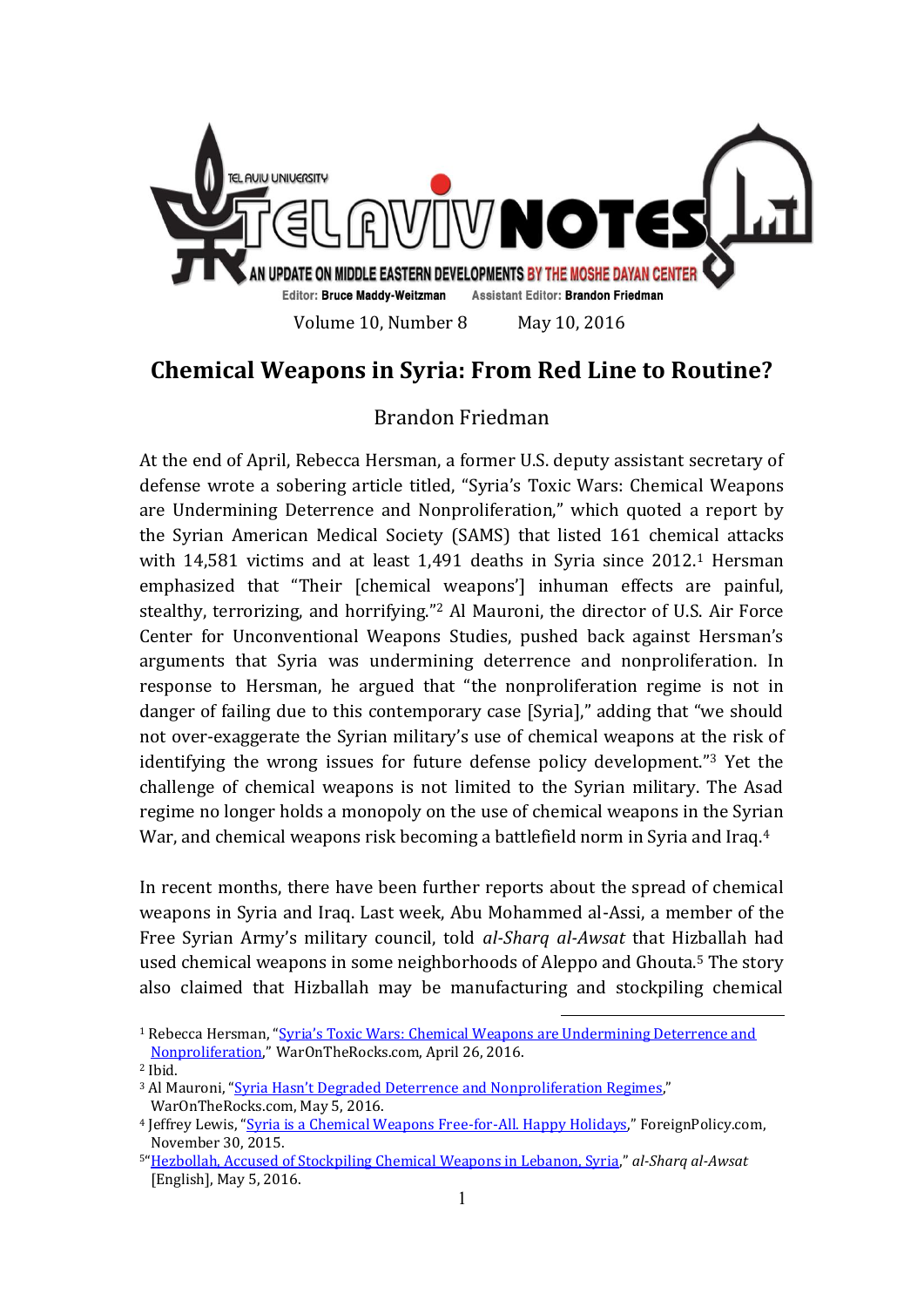munitions in facilities it controls near Qusayr. Two weeks ago, Israel's Channel 10 reported that the Yarmouk Martyrs Brigade, which is an Islamic State affiliate and based near the Israeli border in the Syrian Golan, may have obtained chemical munitions from the Asad regime's stockpile. Israeli officials suggested that their use would be a "red line" for Israel and would draw an immediate response.<sup>6</sup> In early March, the U.S.-led coalition forces conducted air-strikes against IS chemical munitions sites near Mosul, following the capture of Sleiman Daoud al-Afari, also known as "Abu Daoud," who was an industrial engineer in Saddam's military.<sup>7</sup> The Islamic State is weaponizing mustard gas, which it has used against the Kurds and Turkmen in northern Iraq.<sup>8</sup> Finally, the Asad regime also continues to employ chemical weapons against its opponents in Syria.

In addition to media reports, the United Nations (UN) and the Organization for the Prohibition of Chemical Weapons (OPCW) have published a number of detailed interim reports during the past six months about the use of chemical weapons in Syria. In February, Virginia Gamba, the head of the joint UN-OPCW investigative team, confirmed that chemical weapons "are still being used by the warring parties in Syria. This has been a constant for the last two years."<sup>9</sup> The UN-OPCW reports refer specifically to the use of "chlorine," "sarin" or a "sarinlike substance," and "sulfur mustard," which is known as mustard gas.<sup>10</sup> In a letter that was attached to a 221 page November 2015 report, UN Secretary General Ban Ki Moon wrote that the findings "contain some profoundly disturbing conclusions," and that "the seriousness of the conclusions of the OPCW fact-finding mission cannot be overemphasized."<sup>11</sup>

During the Iran-Iraq War, Saddam's Iraq used chemical weapons as an effective instrument of terror. In 1982, Saddam introduced chemical weapons and by

<u>.</u>

<sup>6</sup> Eli Levy, Gilad Shosham, Alon Ben David, ["Senior Israeli Official: "Equipping Daesh with](http://news.nana10.co.il/Article/?ArticleID=1186793)  [chemical weapons would be a red line](http://news.nana10.co.il/Article/?ArticleID=1186793)," *Nana10 News* [Hebrew], April 27, 2016.

<sup>7</sup> Helene Cooper and Eric Schmitt, ["ISIS Detainee's Information Led to 2 U.S. Airstrikes, Officials](http://www.nytimes.com/2016/03/10/world/middleeast/isis-detainee-mustard-gas.html?partner=socialflow&smid=tw-nytnational&smtyp=cur)  [Say](http://www.nytimes.com/2016/03/10/world/middleeast/isis-detainee-mustard-gas.html?partner=socialflow&smid=tw-nytnational&smtyp=cur)," *The New York Times*, March 9, 2016; David Smith, Martin Chulov, Spencer Ackerman, "[Head of Isis chemical weapons program captured by US in Iraq last month](http://www.theguardian.com/world/2016/mar/09/isis-chemical-weapons-leader-captured-iraq-us-special-forces)," *The Guardian*, March 9, 2016.

<sup>8</sup> Anthony Deutsch, "[Samples confirm Islamic State used mustard gas in Iraq -](http://www.reuters.com/article/us-mideast-crisis-iraq-chemicalweapons-idUSKCN0VO1IC) diplomat," *Reuters*, February 23, 2016; Tamer El-Ghobashy and Safa Majeed, "[Islamic State Struck Town With](http://www.wsj.com/articles/iraqis-say-islamic-state-attacked-town-using-chemical-agent-1457716543)  [Chemical Weapons](http://www.wsj.com/articles/iraqis-say-islamic-state-attacked-town-using-chemical-agent-1457716543), Iraq Says," *The Wall Street Journal*, March 11, 2016; Josie Ensor, "[Isil](http://www.telegraph.co.uk/news/2016/05/04/isil-manufacturing-its-own-chemical-weapons-warns-watchdog-chief/)  [manufacturing its own chemical weapons, warns watchdog chief](http://www.telegraph.co.uk/news/2016/05/04/isil-manufacturing-its-own-chemical-weapons-warns-watchdog-chief/)," *The Telegraph*, May 4, 2016.

<sup>9</sup> "[Syria: head of panel for joint UN body says chemical weapons probing to begin in March](http://www.un.org/apps/news/story.asp?NewsID=53291&Kw1=chemical+weapons&Kw2=&Kw3=#.Vy3oloRcSko)," UN News Centre, February 22, 2016.

<sup>10</sup> See: Enclosure II & III, "Further reports of the OPCW Fact-Finding Mission in Syria" and "Interim report of the OPCW Fact-Finding Mission in Syria regarding the incidents described in communications from the Deputy Minister for Foreign Affairs and Expatriates and the Head of the National Authority of the Syrian Arab Republic from 15 December 2014 to 15 June 2015 in "Letter dated 24 November 2015 from the Secretary-General addressed to the President of the Security Council," UN Security Council,  $S/2015/908$ , November 24, 2015.

<sup>&</sup>lt;sup>11</sup> "Letter dated 24 November 2015 from the Secretary-General addressed to the President of the Security Council," UN Security Council,  $S/2015/908$ , November 24, 2015.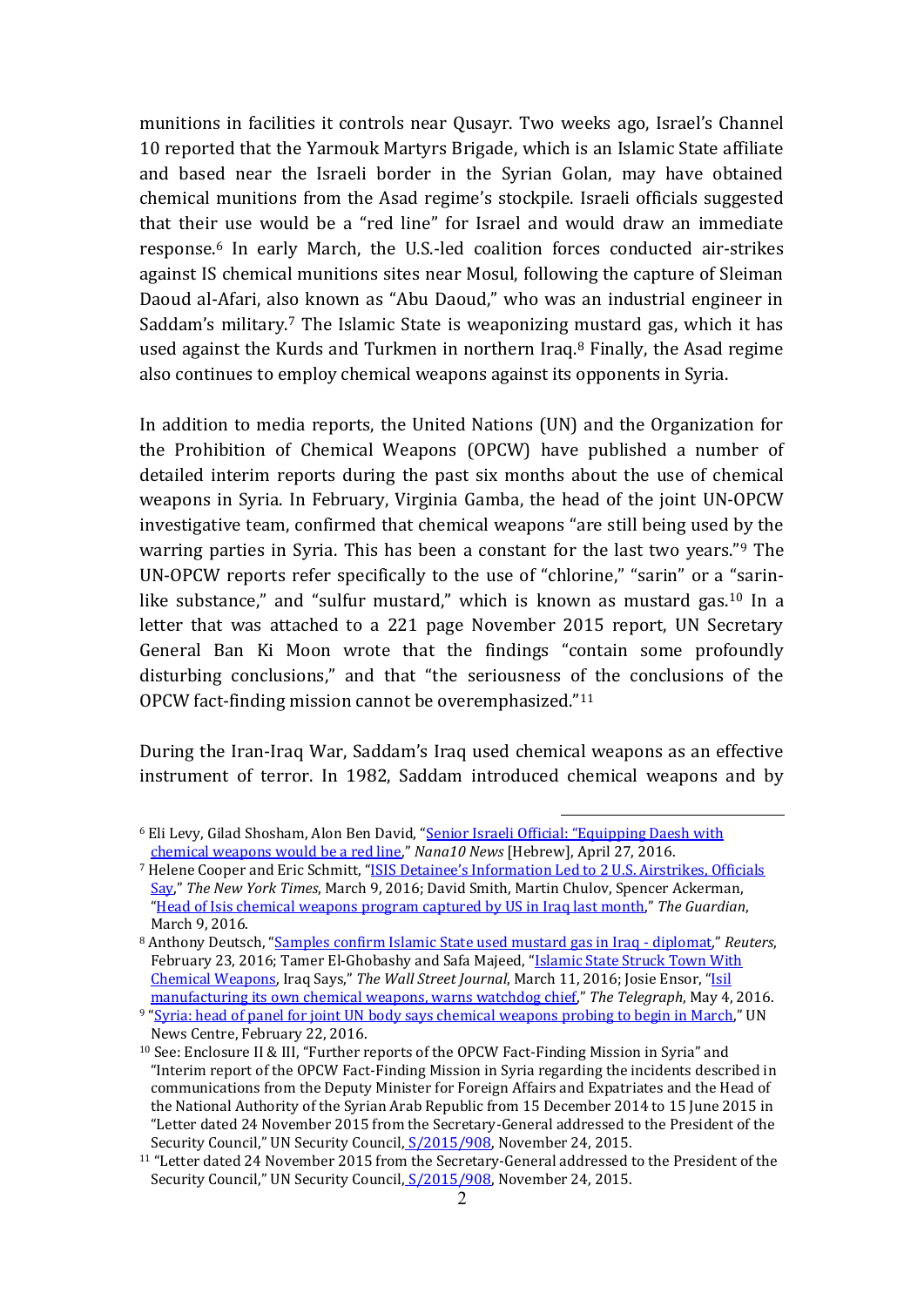1984 they were used repeatedly, if unevenly, throughout the war, most notably in a massacre of 5,000 Kurds in Halabja on March 16, 1988. Shortly afterwards, Iraqi forces used "chemical weapons successfully to create panic among Iranian soldiers"<sup>12</sup> fighting on Iraqi soil. In the protracted Syrian War, where no party seems able to strike a decisive blow against its determined enemies, a growing number of belligerents appear to exploring whether the psychological effect of chemical weapons can be a decisive force multiplier.

Underscoring this point, Hersman argues that "there is a growing perception of the efficacy and viability of chemical weapons as a tool of terror and intimidation."<sup>13</sup> Given the history of terror in the region, there is a risk that using chemical weapons as an instrument of terror could become a norm. Unfortunately, international nonproliferation diplomacy has not been an effective deterrent against using chemical weapons in Syria and Iraq. In its February report, the joint UN-OPCW investigative team warned "that all individuals, groups, entities or Governments that have any role in enabling the use of chemicals as weapons, for whatever reason and under any circumstances, must understand that they will be identified and made accountable for these abhorrent acts."<sup>14</sup> Nevertheless, as Hersman points out, "Of the 161 documented [chemical attacks](https://www.sams-usa.net/foundation/index.php/component/content/article/2-uncategorised/255-a-new-normal-ongoing-chemical-weapons-attacks-in-syria) since 2012, 77 percent occurred *after* [emphasis added] the passage of U.N. Security Council [Resolution 2118,](http://www.securitycouncilreport.org/atf/cf/%7B65BFCF9B-6D27-4E9C-8CD3-CF6E4FF96FF9%7D/s_res_2118.pdf) which mandated cessation of use and elimination of the Syrian chemical weapons stockpile."<sup>15</sup>

In September 2013, the U.S. and Russia engineered an agreement that was to disarm Bashar al-Asad of his regime's chemical weapons. The deal provided U.S. President Barack Obama with a diplomatic alternative to using military strikes to enforce his declared "red-line," which had been crossed by the Asad regime during the summer of 2013.<sup>16</sup> Deterrence worked, according to Al Mauroni of the U.S. Air Force Center for Unconventional Weapons Studies. "Syria stopped its chemical weapons program and gave up its weapons for the promise of no U.S. military airstrikes."<sup>17</sup> Yet a March 23 OPCW report tells a different story. Despite

1

<sup>&</sup>lt;sup>12</sup> Thomas L. McNaugher, "Ballistic Missiles and Chemical Weapons: The Legacy of the Iran-Iraq War," *International Security* 15: 2 (Fall 1990), 5-34.

<sup>13</sup> Rebecca Hersman, ["Syria's Toxic Wars: Chemical Weapons are Undermining Deterrence and](http://warontherocks.com/2016/04/syrias-toxic-war-chemical-weapons-are-undermining-deterrence-and-nonproliferation/)  [Nonproliferation](http://warontherocks.com/2016/04/syrias-toxic-war-chemical-weapons-are-undermining-deterrence-and-nonproliferation/)," WarOnTheRocks.com, April 26, 2016.

<sup>14</sup> "First report of the Organization for the Prohibition of Chemical Weapons-United Nations Joint Investigative Mechanism," [S/2016/142,](http://www.un.org/ga/search/view_doc.asp?symbol=S/2016/142) February 12, 2016.

<sup>&</sup>lt;sup>15</sup> Rebecca Hersman, "Syria's Toxic Wars: Chemical Weapons are Undermining Deterrence and [Nonproliferation](http://warontherocks.com/2016/04/syrias-toxic-war-chemical-weapons-are-undermining-deterrence-and-nonproliferation/)," WarOnTheRocks.com, April 26, 2016.

<sup>&</sup>lt;sup>16</sup> Glenn Thrush, ["Obama's Obama,"](http://www.politico.com/magazine/story/2016/01/denis-mcdonough-profile-213488) Politico.com, January/February 2016; Jeffrey Goldberg, "The [Obama Doctrine](http://www.theatlantic.com/magazine/archive/2016/04/the-obama-doctrine/471525/)," *The Atlantic*, April 2016.

<sup>&</sup>lt;sup>17</sup> Al Mauroni, **[Syria Hasn't Degraded Deterrence and Nonproliferation Regimes,](http://warontherocks.com/2016/05/syria-hasnt-degraded-deterrence-and-nonproliferation-regimes/)"** WarOnTheRocks.com, May 5, 2016.